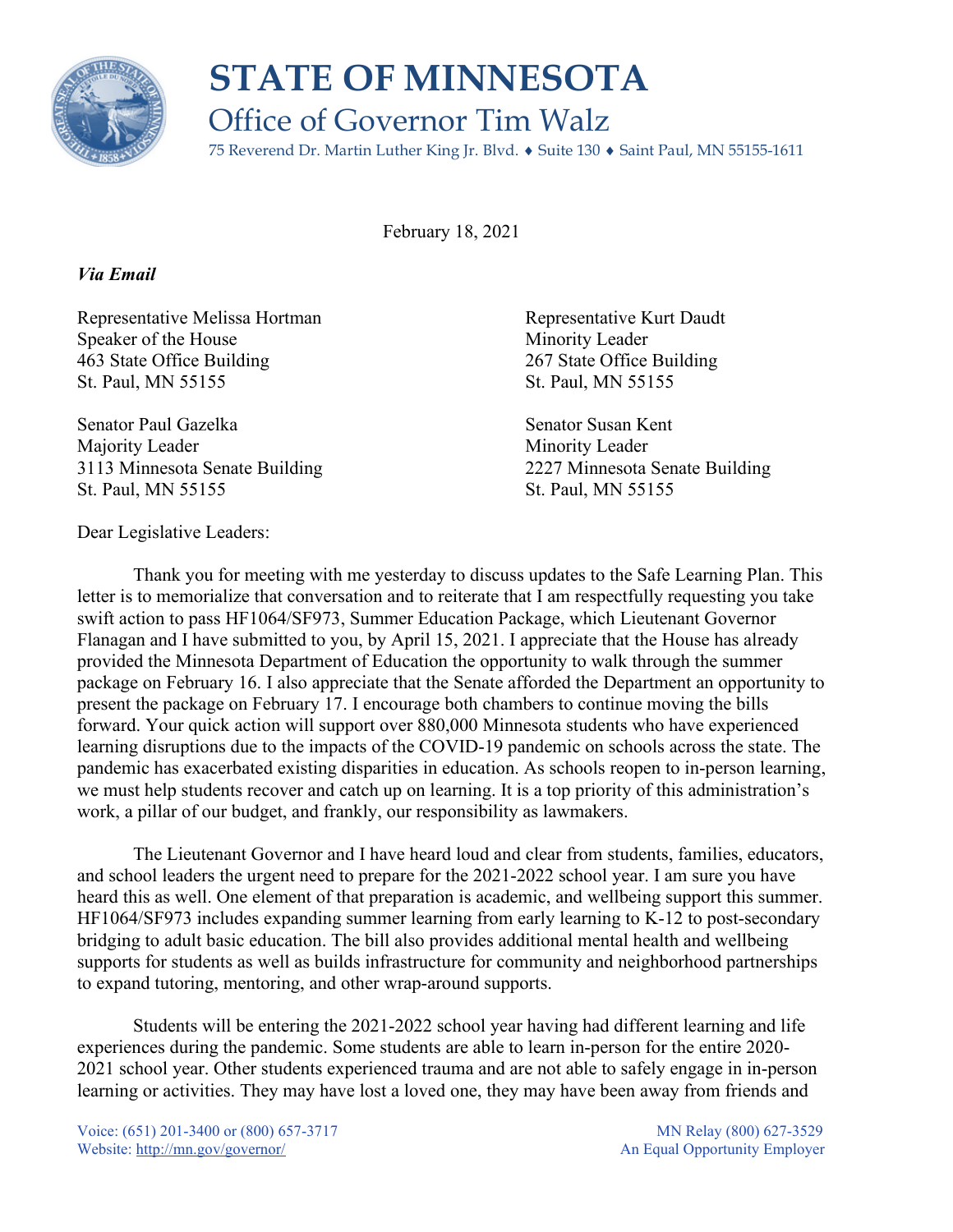family, or they may have not fully participated in traditional learning and enrichment activities. It is our responsibility to meet students where they are and support both their academic and social emotional needs as we move forward together. Traditionally, summer programming has been about remediation. However, this year all students should be afforded the opportunity to reinforce what they learned over the last school year, or perhaps experience or learn something for the first time.

The Minnesota Legislature is integral to supporting a strong public education system. That system has been stressed more in the past year than ever before. One critical way to recover and rebuild our public schools is to support our students as they safely return into classrooms. The federal Coronavirus Aid, Relief, and Economic Security Act (CARES) and Coronavirus Response and Relief Supplemental Appropriations (CRRSA) Acts have provided Minnesota with a total of \$1.089 billion—I thank you for CARES approval and look forward to CRRSA approval—to support local needs, and technology, summer school, mental health, and other supports for students and families. While we will continue to emphasize the need for additional supports to the Biden/Harris Administration, federal partners, and our federal delegation, it is unclear whether a third stimulus will be enacted in time. Therefore, it is crucial to expeditiously provide focused state supports for this summer.

Many schools are already making decisions for this summer. School leaders are solidifying plans and setting budgets for programming, staffing, health and safety protocol, transportation, and other aspects of summer activities now. Therefore, having certainty of summer funding is critical by mid-April. Without immediate action by the Legislature, hundreds of thousands of Minnesota students and their families will face uncertainty about access to academic and mental health supports over the summer. Together we must move quickly to make the needed investments to allow schools to meaningfully plan for these enhanced academic and mental health service opportunities. In order to prepare thoughtfully and under the additional pressures the pandemic has brought, schools need a financial commitment from the State. **To allow for proper implementation and ensure maximum support, the Legislature should appropriate the necessary funds provided for in HF1064/SF973 to address this immediate concern no later than April 15, 2021.**

I welcome your ideas on how to support education recovery and catch up across the state, including the proposal summarized above and items in HF4. Commissioner Ricker, Deputy Commissioner Dr. Mueller, and our staffs stand ready to work with you and answer any questions about this urgent request for partnership.

Sincerely,

5 g. mal

Tim Walz Governor